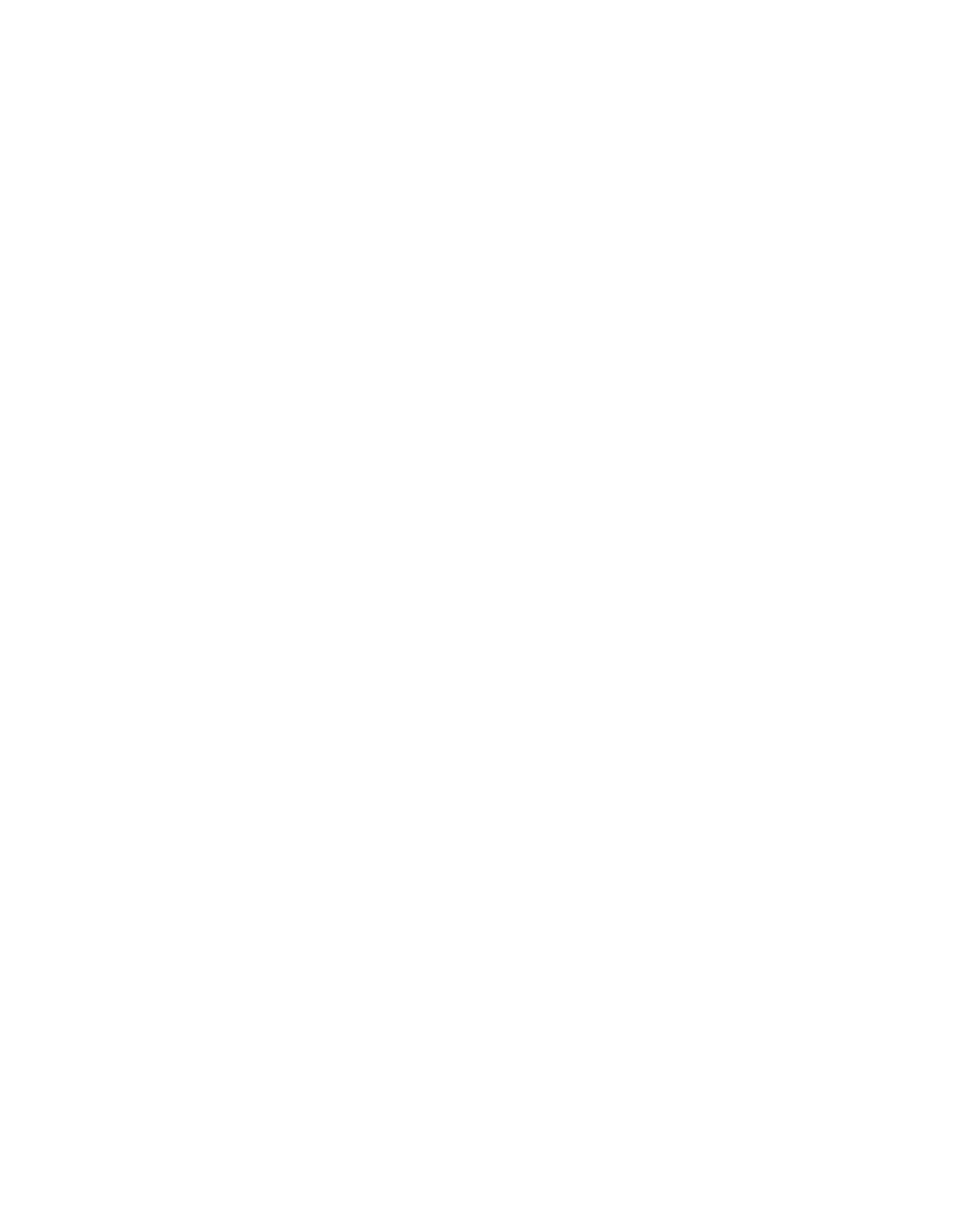International Bar Association (2013) "Tax Abuses, Poverty and Human Rights: A Report of the International Bar Association's Human Rights Institute Task Force on Illicit Financial Flows, Poverty and Human Rights", available at

*https://www.ibanet.org/Article/NewDetail.aspx?ArticleUid=4A0CF930-A0D1-4784-8D09-* F588DCDDFEA4 (visited 15 September 2018).

International Trade Centre (2014) "Tax Authorities Investigate Flower Farms in Kenya", available at http://www.intracen.org/itc/blog/market-insider/Tax-authorities-investigate*flower-farms-in-Kenya/* (visited 20 May 2018). 

Lashin A (2014) "Citizens are Key in the Fight against Corruption", available at *https://blogs.worldbank.org/arabvoices/citizens-are-key-fight-against-corruption* (visited 5 January 2018).

Merriam-Webster Dictionary (2018) "Illicit", available at *https://www.merriamwebster.com/dictionary/illicit* (visited 18 August 2018). 

Muchhala B (2018) "The Right to Development and Illicit Financial Flows: Realising the Sustainable Development Goals and Financing for Development", available at *https://www.ohchr.org/Documents/Issues/Development/Session19/A\_HRC\_WG.2\_19\_CRP\_3.d ocx* (visited 20 September 2018). 

The National Treasury (2018) "Budget Statement 2018-19", available at http://www.treasury.go.ke/budget-statement-2018-19.html (visited 20 September 2018).

OECD (2018) "Glossary of Tax Terms", available at *http://www.oecd.org/ctp/glossaryoftaxterms.html* (visited 12 March 2018). 

Oxford English Dictionary (2018) "Illicit", available at http://www.oed.com/view/Entry/91445 (visited 18 August 2018).

Pan African Lawyers Union (2019) "Code of Ethics", available at *https://lawyersofafrica.org/po/code-of-ethics/* (visited 7 April 2019). 

Rai S (2017) "The Spectre of Illicit Financial Flows: Undermining Justice", available at *http://www.cbgaindia.org/wp-content/uploads/2017/12/The-Spectre-of-Illicit-Financial-Flows-Undermining-Justice-2.pdf* (visited 10 September 2018).

Transparency International (2017a) "Corruption Perceptions Index 2017", available at *https://www.transparency.org/news/feature/corruption\_perceptions\_index\_2017 (*visited 8 March 2018).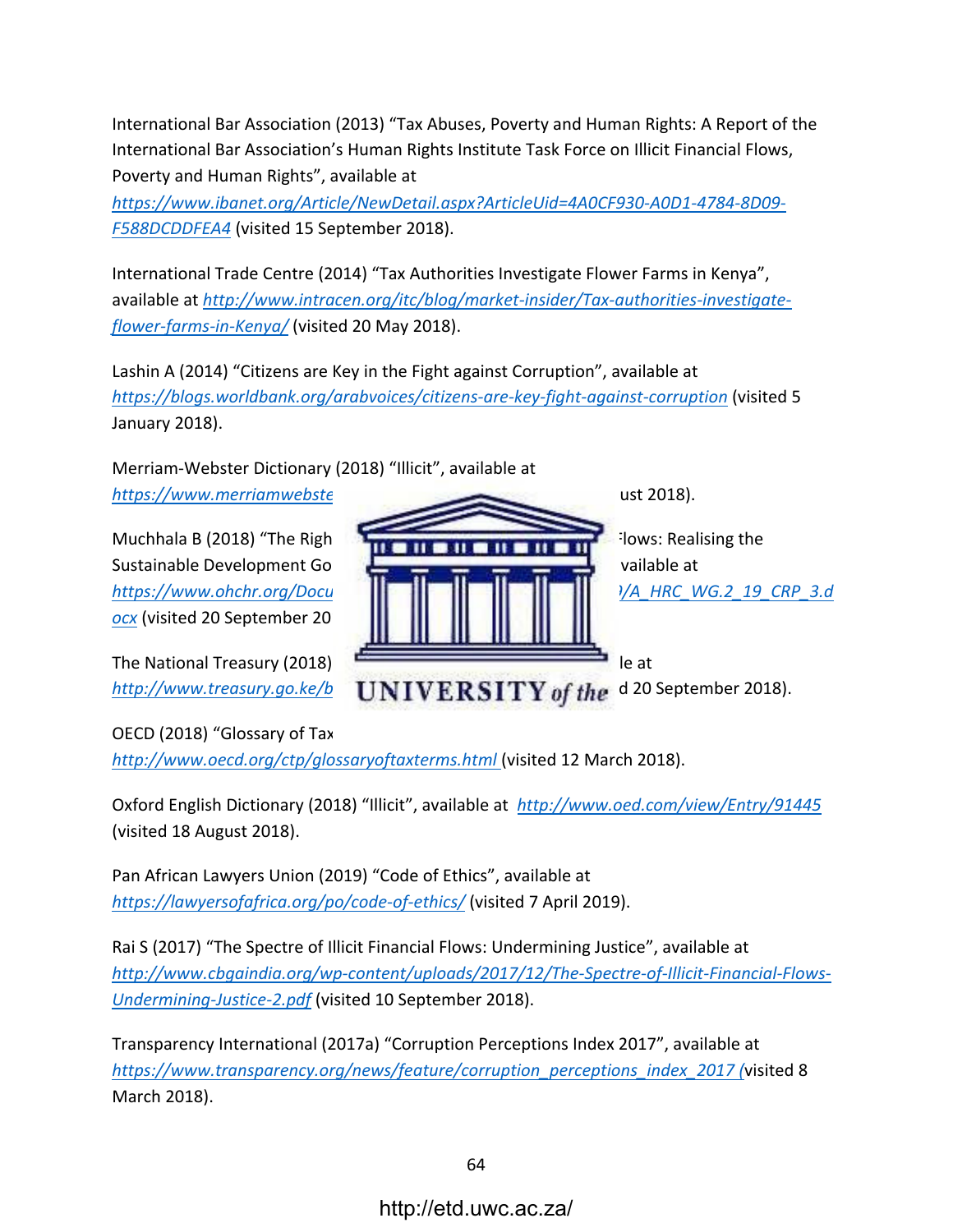Transparency International (2018) "What is Corruption", available at *https://www.transparency.org/what-is-corruption* (visited 8 May 2018). 

United Nations (2015) "About the Sustainable Development Goals", available at *https://www.un.org/sustainabledevelopment/sustainable-development-goals/* (visited 20 September 2018).

UNODC (2018) "Drug Trafficking Patterns to and from Eastern Africa", available at *https://www.unodc.org/easternafrica/en/illicit-drugs/drug-trafficking-patterns.html* (visited 20 May 2018). 

UNODC (2019) "Signature and Ratification Status", available at https://www.unodc.org/unodc/en/corruption/ratification-status.html (visited 18 January 2019).

UNODC (2019) "Prevention", available at https://www.unodc.org/unodc/en/corruption/prevention.html (visited 18 January 2019).

World Bank (2017) "Illicit Financial Flows", available at http://www.worldbank.org/en/topic/financialsector/brief/illicit-financial-flows-iffs (visited 9 March 2018). 

## **Media Sources**

Agutu N (11 December 2018) "Kenya, Jersey Sign Pact to Return Sh516m Graft Proceeds" The Star, available at https://www.the-star.co.ke/news/2018-12-11-kenya-jersey-sign-pact-to*return-sh516m-graft-proceeds/* (visited 31 March 2019).

Annan K (31 October 2003) "Statement on the Adoption by the General Assembly of the United Nations Convention against Corruption" *UNODC*, available at *http://www.unodc.org/unodc/en/treaties/CAC/background/secretary-general-speech.html* (visited 8 May 2018). 

*Business Today* (11 December 2015) "KRA and Judiciary Staff Top Bribe-Taking List", available at *https://businesstoday.co.ke/kra-and-judiciary-staff-top-bribe-taking-list/* (visited 8 September 2018).

Kiplagat S (2 January 2019) "Uhuru, Haji Accuse Judiciary of Slowing Down Anti-Graft War" Daily Nation, available at https://www.nation.co.ke/news/Judiciary-accused-of-derailing-anti-graft*war/1056-4917948-15jv0riz/index.html* (visited 18 January 2019).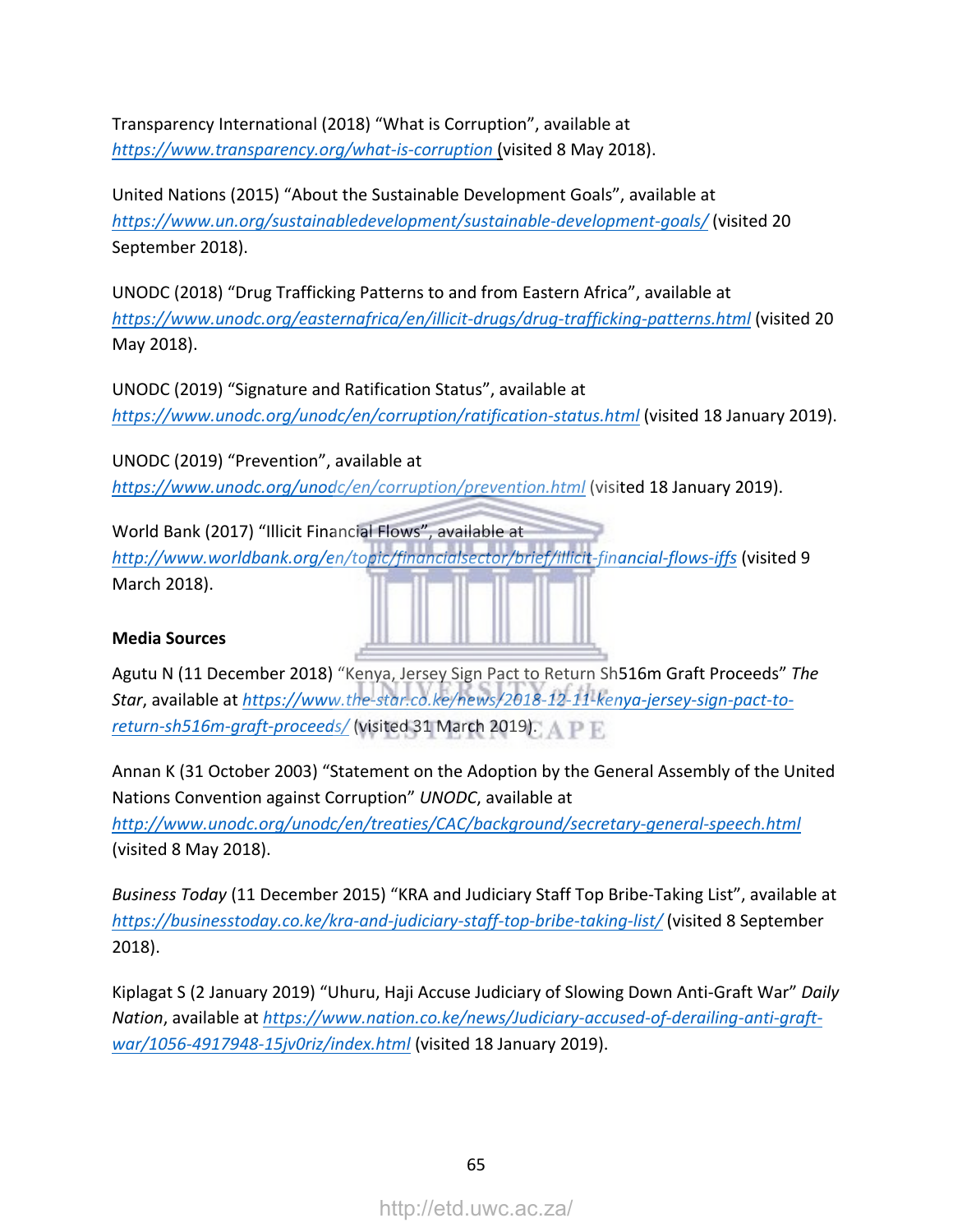Maraga D (20 August 2018) "Judiciary to Deal with Corruption Cases in accordance with the Law" The Judiciary of Kenya, available at https://www.judiciary.go.ke/7582-2/ (visited 2 February 2019).

Muraya J (26 March 2019) "DPP Headed to Jersey in Pursuit of Justice in Okemo, Gichuru Case" Capital News, available at https://www.capitalfm.co.ke/news/2019/03/dpp-headed-to-jerseyin-pursuit-of-justice-in-okemo-gichuru-case/ (visited 7 April 2019).

Lindijer K (13 June 2016) "Kenya Run by Mafia-Style Cartels, says Chief Justice" The Guardian, available at https://www.theguardian.com/world/2016/jan/13/kenya-is-run-by-mafia-style*cartels-says-chief-justice* (visited 24 August 2018). 

Matemu M (24 September 2013) "Opening Remarks of the Chairperson of the Ethics and Anti-Corruption Commission (EACC) during the Official Opening of the Kenya Session Results of Research on Illicit Financial Flows" *EACC*, available at http://www.eacc.go.ke/PRESSRELEASES.ASP?ID=476&cat=speeches (visited 30 January 2019).

Michira M (25 March 2014) "Revealed: How Karuturi Got Away with Denying Kenya Millions of Shillings in Taxes" The Standard, available at **the standard** *https://www.standardmedia.co.ke/business/article/2000107763/revealed-how-karuturi-got*away-with-denying-kenya-millions-of-shillings-in-taxes (visited on 20 May 2018).

Nduta R (11 April 2018) "Kenya —Illegal Wildlife Trade" Africa Sustainable Conversation News, available at https://africasustainableconservation.com/2018/04/11/kenya-illegal-wildlufetrade/ (visited 24 August 2018). UNIVERSITY of the

Okoye U (27 June 2018) "Kenya's Latest Scandal Reveals the Bitter Taste of Corruption" Diplomatic Courier, available at https://www.diplomaticourier.com/kenyas-latest-scandal*reveals-the-bitter-taste-of-corruption/* (visited 24 August 2018). 

Quartey K (08 May 2018) "Statement of the Deputy Chairperson, at the High Level Meeting on the Consortium to Stem Illicit Financial Flows from Africa" AU, available at *https://au.int/en/speeches/20180508/statement-deputy-chairperson-high-level-meetingconsortium-stem-illicit-financial* (visited 9 June 2018). 

Rice X (31 August 2007) "The Looting of Kenya" The Guardian, available at *https://www.theguardian.com/world/2007/aug/31/kenya.topstories3* (visited 12 September 2018).